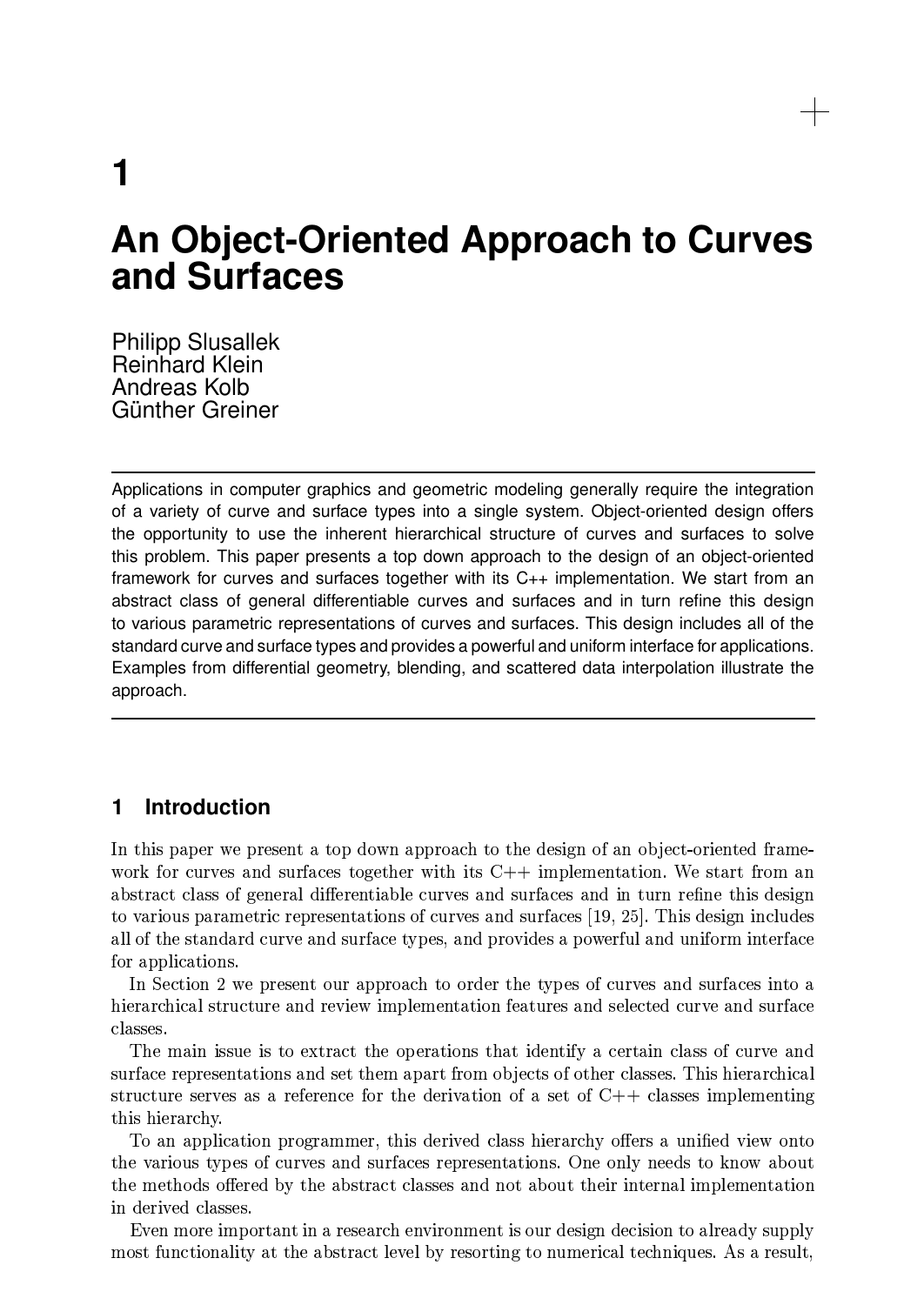a new curve or surface representation only requires to implement a method for point evaluation, and all other functionality is provided through numerical approximations in the abstract classes. Another benefit is the reuse of code in the class hierarchy, since similar functionality of certain curve and surface representations is already provided through common base classes (e.g. management of control points, operations on the parameter region, etc.).

The presented object-oriented framework is supposed to support a wide range of applications. Some examples are given in Section 3 which illustrate the power of this approach. These examples include visualization of differential geometry properties, the design of blending surfaces, and scattered data interpolation. In Section 4 the experience with this object-oriented approach is summarized and extensions and further research areas are discussed.

### $\mathbf{2}$ **Design**

We start with a general overview of curves and surfaces and explain how they can be grouped into a hierarchical scheme. We use this scheme as a guideline for the implementation of a set of abstract  $C++$  classes. These abstract classes are used to derive the classes for concrete curve and surface types like a B-spline curve or a specific tensorproduct patch.

#### **Overview**  $2.1$

An overview of our class hierarchy is shown in Figure 1. The important abstract classes together with some classes of special curve or surface types are given. Some less important classes have been removed from this figure to clarify the approach. Solid arrows mark derivations from super class to subclass. Dotted arrows mark classes that take a references to other classes, which either implement certain parts of this object (e.g. ParameterRegion for a surface) or which specify the class of objects that this class can operate on (e.g. CompositeCurve has ParamCurves as sub-curves).

The whole framework is implemented in C++ [5, 24], which enables an efficient and easy translation of our theoretical results to program code. At this point  $C++$  is used almost exclusively for all projects within our group.

In the following subsections we present the more important classes of the hierarchical structure for curves and surfaces. For each class we describe the concepts implemented by this class and the set of methods providing this functionality.

Additionally, we identify those basic methods which must be implemented by all derived classes and those which may be implemented in the base class using the provided numerical methods.

#### $2.2$ **Parameterized Curves**

A parameterized curve C is a mapping of an interval I to  $R<sup>3</sup>$ . This type of curve is so common in computer graphics that a class is certainly required. In our framework this class is called ParamCurve. The most fundamental methods for this type of curves are to obtain the parameter range I and to evaluate the curve at a given parameter  $t \in I$  to derive a point  $C(t)$  on the curve.

Applications in Computer Aided Geometric Design (CAGD) and other areas often require methods to obtain the derivatives  $C<sup>r</sup>(t)$ , curvature, torsion, arc length or the Frenét Frame at a given parameter value t. These methods can be implemented numerically, using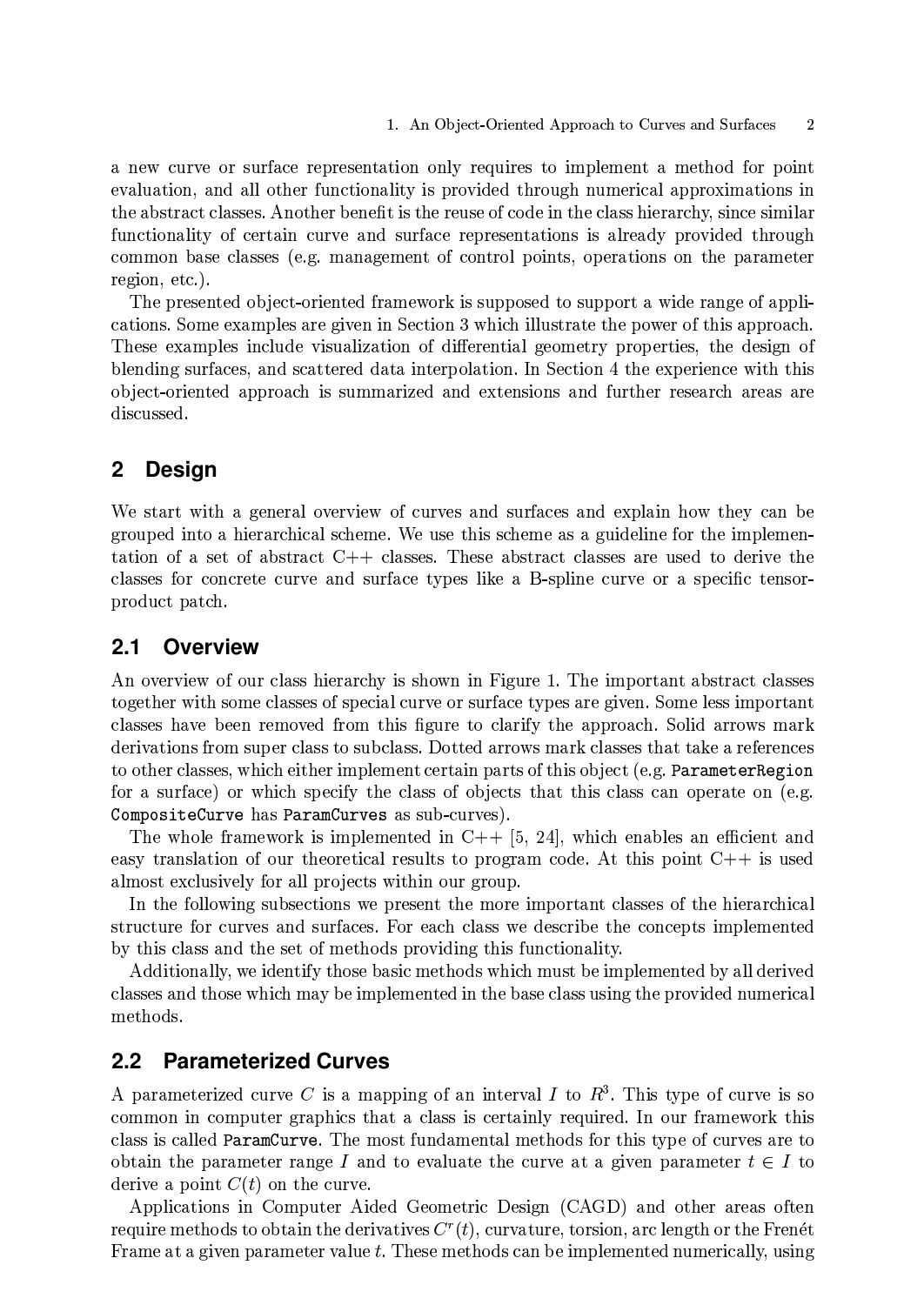

**Figure 1:** Schematic view of the class hierarchy. Ovals indicate abstract classes, rectangles actual implementations, solid arrows derivation in the class hierarchy, and dotted arrows references between related classes.

only the point evaluation method of the curve.

To offer all this functionality for any curve that at least knows how to evaluate a point  $C(t)$ , we have chosen to implement this functionality in the abstract class ParamCurve. At this level the methods use numerical approximation techniques, to obtain results for a general differentiable curve. If a subclass of a curve provides more accurate or faster algorithms to obtain these results, then the methods can always be overridden.

This implementation on the abstract level frees the programmer of a new curve class from the burden to implement all these probably difficult algorithms and instead rely on numerical approximation. Other algorithms can then be substituted at a later stage of the design process.

Since we want to visualize the curve, we need a way to output the curve to a graphics display. We have therefore implemented a method to generate a piecewise linear approximation. The accuracy, that should be met by the approximation, is specified by the user or the application program. This accuracy description is a separate class, with methods to query for criteria like 'flatness', number of segments, etc., whichever is more appropriate for the given curve or surface type. Again a default implementation is provided by the ParamCurve class.

#### $2.3$ **Vertex Curves**

In CAGD many of the standard curve schemes are based on geometric control points. The shape of the curve is then derived from these control points by approximation or interpolation techniques. This common property of many curve types motivates another abstract class derived from ParamCurve, called VertexCurve.

This class handles methods like management and user interaction of the control points already on the abstract level. Thus instantiations like Bézier- or Lagrange curves do not need to handle those operations explicitly. Of course, if there are special needs which are not covered by the abstract methods, they can be met by overriding the appropriate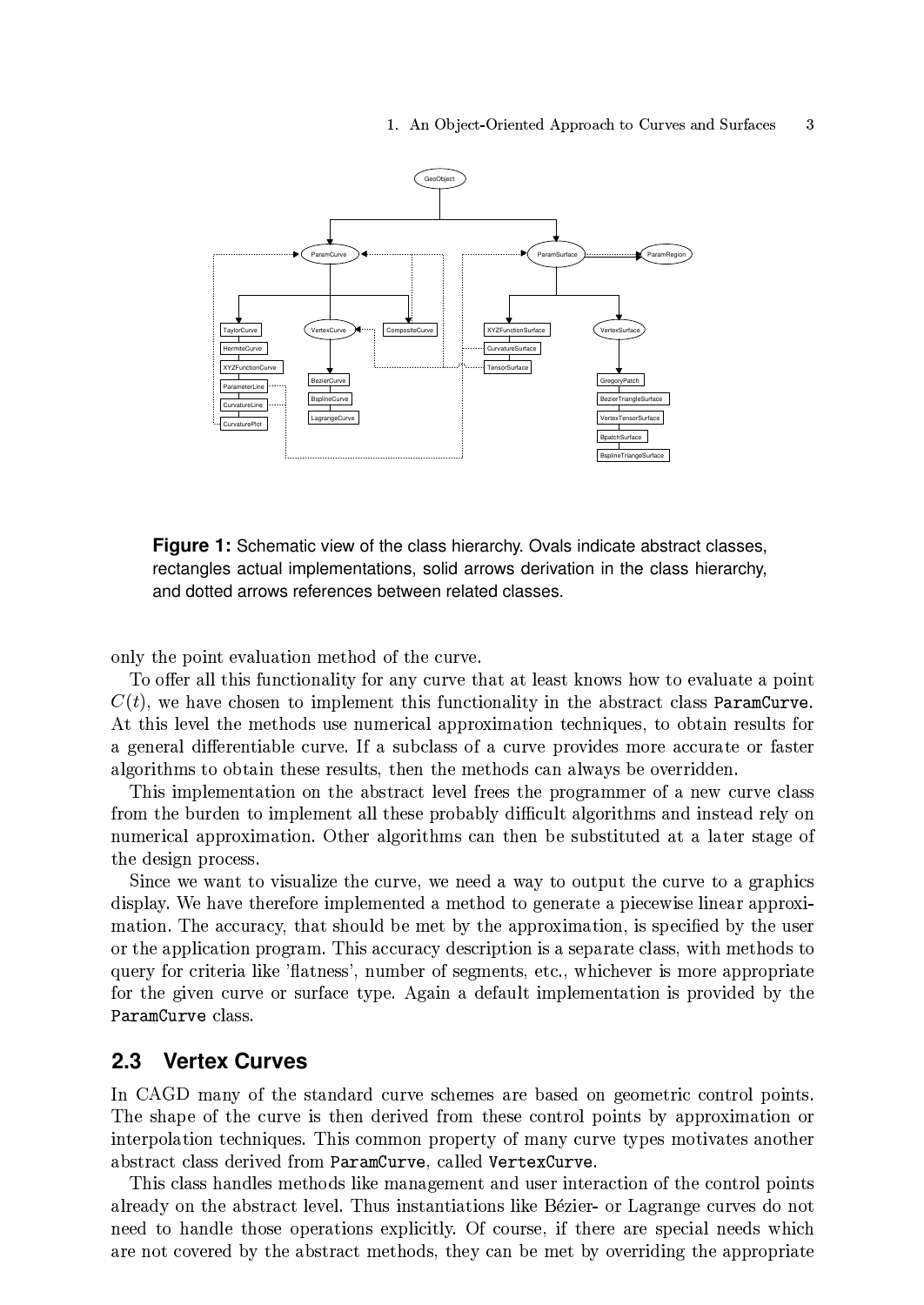TOODË O GUO I INITERIO GUO GODINI O JAQINIEN DO EO GOJI QE O DOJINE OVO EN O GUINTO HIGURA NO GODINO GODINI O vou vên voodr ên ho uwevlavaarênd tou êhoa dawrrad ologogo

The at of eentral points is implemented as an ebiect of a separate class, which is the vokovoroodiva kho ouwtro ologgogi lilovet ouwtrog olgo voodlo gok ok kvoktroging la gulligaliva. Userense survaal which is implemented in the seme way. Deceyse the close of centre TOMÈLOO? ON IEDOË TOISLOC LE LÉGOIE CIONITION IIADAANAIIIDDEL LÉ CIONOC OIL LÉG ESSONIALON ILÉT This includes output ween interestien, and subdivision

The method to obtain a linear annravimetian af a curve is avergidden far meny yente ÖRDYROS IROÙROO GÉROÙDA Ë DA YONË OYOIRAN WORËDO O AA DÊROIR OO ARAIA VOIDEN OO ADA AA GRRY ton on onnnativootion, tijo tion too voomo ottoont inooiingitto gilbonignom gob onoog tijnion on OTTO LO blo thom too gry three on other ordinar of the second

# **2.4 Meta Objects**

The envisorien premenuen uke werte te use this fremewerk efter hee meny edditiona vookioo da vyhtojo joo vyostalijise ko ivoolovo on kiovo oli assakoooa. Libovo osaa kioo oloaksook oloaani ist sua shakaattanis kalans nas na sha nams tiati sa shin sa a nannanania insiasan a torokior da isoakoról tyve ioesyo ojoaan ka isoani osok kirja tsunotiosoolity stajsom ojoaana ot sootto – – – ODIAGT IVAT TA BA GAVINGAN WUTD ALDAN NATINILIANG AGGAALALAN WILD LIA LANDA "VAALA" IN I olotook ostosokool losoossa gool. Isaakood ok laassista klasista sastaa saanda ah osa ok googda ah ku klasi Î7Ê-Û×?ÞEÊ.ËHÌ7Ê-×GÛ\Ú5Ê-Í5ÉKÊ#ËHÛÔàÛÍ5ÉÍ5ßMâÊ-Ö-ËHÏÍEà ÍEËHÌRÊÛAÖÓGÙEÏÏÊÏÐ

There is a lerve set of elegges for mete, chiecta, which reference at her curres en surface ÒPO YIGHOLIDÒ ADOIN PARING HÒN IPOAQIOA ADO ALOGO HILILILILILILI A POLONON OHNYA ... ÉDOS VIOLOGIAD OIINIGAINO OF ON OLNIVO OIINIG OVON 180 ONO ION MED. VINOO IIEEELLE EN LE JO IFOOTE  $\frac{1}{2}$ êriyad fram Demen $\alpha$ innie aprematlaad af this alass also warlig an it. Thus a  $\alpha$ innie tune DJ et ÙEÕ7ÕRÓG×GÊ-ÎËHÍKÙjò5óyð@ôRï\_óyðyõEín×GÏ\ÊÙEÏÔEÐ

 $\Lambda$ nether exemple for mate abjects is the following: We could have implemented a vaatio ë that vatuura tio dovivativa at tio auvra (Lavrus tio vyjoola vanavootov van van a  $\mathbf{c}$  positive  $\mathbf{d}$  is the correction of  $\mathbf{c}$  is the correction of  $\mathbf{c}$  is the correction of  $\mathbf{d}$ class Hodograph in this case) is instantiated with a reference to the curve  $A$ . Whenever  $\mathbf{r}_{\text{obs}}$  of this surve D is survived it survives surve A far the derivative and returns it. Thus KO ALO ANO IN ALI LII ONO OVIOLIO DIN ONT ONTI AVINIO ATINO ALI IN ON TIIN ONLONO ILIKY LIIO. OTTOA ON WYO are implemented using the same technique.

À 10 ÎEÎRÎN ÎEÎRÊ ÎEÎRÊ ÎE ÎEÎRÎ LE ÎEÎRÎ ÎE ÎERE ÎE ÎERE ÎE ÎERE LE LE LE LE LE ÎEÎRÎ ÎE ÎEÎRÎ ÎE ÎEÎRÎ ÎE ÎE ologiova oliozza o zoo gozo gozo grandi ozziozo ok ozdojivan wz ologiogo kizo oo khigiz za zook zoozzanod z ÕIJN GOOG. VYA KOIING ARGA GIJN GOVOONA GE VAGAG. GRIGGATI MNOVI GO VAIIGR EIGYLINIIAV OVON BING. tionality – while being simple and quick to implement – that we have used it throughout äHìRê san Roman a strong he

# **2.5 Parameterized Surfaces**

Dopometerined qurfeees are o bit mare diffeult and interesting. They are mannings fro  $\epsilon$  gubect  $D \subset D^2$  to  $D^3$ . They are implemented in the class  $D$  pre-function  $\Lambda$ ll method volttin a on orolisofin a flooding oo of o gjinalo noint ono noonlisticle of oo flooden ountro nooflooden axeent thet we new here to ecleulate neutial devivatives, etc. Duchlems erise when a new LOORLIMAARIA ALIAA ALAA EA AININ LAMIRIA A MILIAN A RINAMILARIA ALIAA 1990 ANA ARIA ANA ANA ANA ANA ANA ANA AN lmewledge-ebeut the whole neperceter negion even which the gunface is defined. This is ™OO ™OTELOUE EROO TA EROO NUMO NOONG DA DA DA

 $\Lambda$  goin the meet fundamental method is to obtain a naint an the surface conversed :… i sur sur sundimentale (do Do Australia sundimentale al il il so la sur la al marila du an ivoralovoordad ot tio oloetaoet into iloen kuomonokt og minoomooueol orvonotion otion in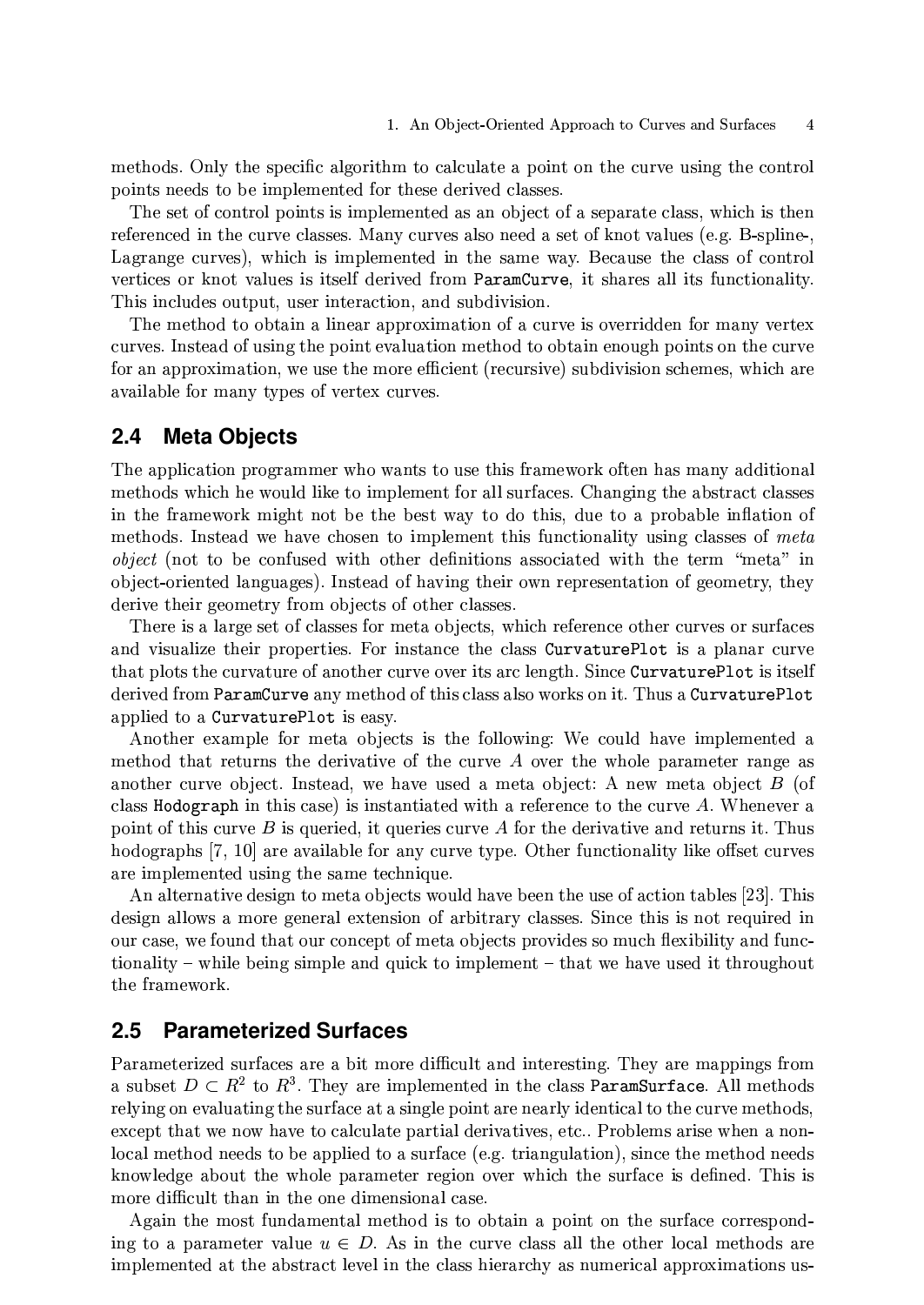ing point evaluation. These methods include calculation of partial derivatives and cross derivatives, normal vectors, Gaussian-, minimal and maximal curvatures, and the Fundamental Forms [4, 8] of the surface. This functionality is offered for any derived class, but can again be overridden, if better algorithms are available for a specific type of surface.

#### $2.6$ **Vertex Surface**

Similar to curves, a large group of surface types use geometric control points to specify the geometry of a surface, which is adequately reflected as a separate abstract class called VertexSurface. But as for the parameter region, management of control points is more difficult for surfaces than for curves, due to the non-linear arrangement of the control vertices. Common arrangements form regular rectangular or triangular meshes, but arbitrary triangulations are also available.

Our implementation of this concept in an abstract class offers only linear access to the set of control vertices. This normally suffices to implement user interaction and other general operations, as we can access any set of control points regardless of their topology. The classes for the other topologies are derived from this class and offer different access methods and storage implementations to efficiently implement special arrangements.

Special instantiations of these surface types are tensor-product surfaces, triangular Bézier patches [6], and multivariate B-splines [9]. Again, we benefit from our hierarchical class structure, since for a new derived class only the point evaluation method must be implemented. All other functionality is already provided by the base classes.

#### $2.7$ **Parameter Region**

Non-local operations require knowledge about the domain of the surface. The problem is that the domain region is not a one-dimensional interval, but a region in two dimensions that could be non-connected and bounded by free-form curves. This is often the case for trimmed free-form surface.

In order to solve this problem, the concept of a parameter region is implemented in an abstract class ParamRegion. This class can be queried for such information as point in region, the border as a set of bounding curves, a 2D-bounding box, etc..

The region can also return a tessellation of itself. The tessellation can either be a simpler representation (bounded by piecewise linear curves) or a set of triangles. This offers support for many standard algorithms. Note, that this tessellation method does not know about the surface but only operates on the parameter region. Similar meshing methods are implemented for surfaces, which then have access to the surface properties to obtain an adaptive tessellation, e.g. based on the surface curvature.

In this section we have outlined our framework for curves and surfaces, its most important concepts, and their implementation as  $C++$  classes. From these many other classes have been derived which either implement special curve and surface representations or which - as meta objects - operate on other geometric objects. Several advanced algorithms for tesselating parameter regions and surfaces have also been implemented.

### 3 **Applications**

In this section we illustrate the benefits of this object-oriented framework for three different applications:

For the visualization of concepts from differential geometry we have implemented several classes of meta objects. They allow the calculation of curvature and torsion for a curve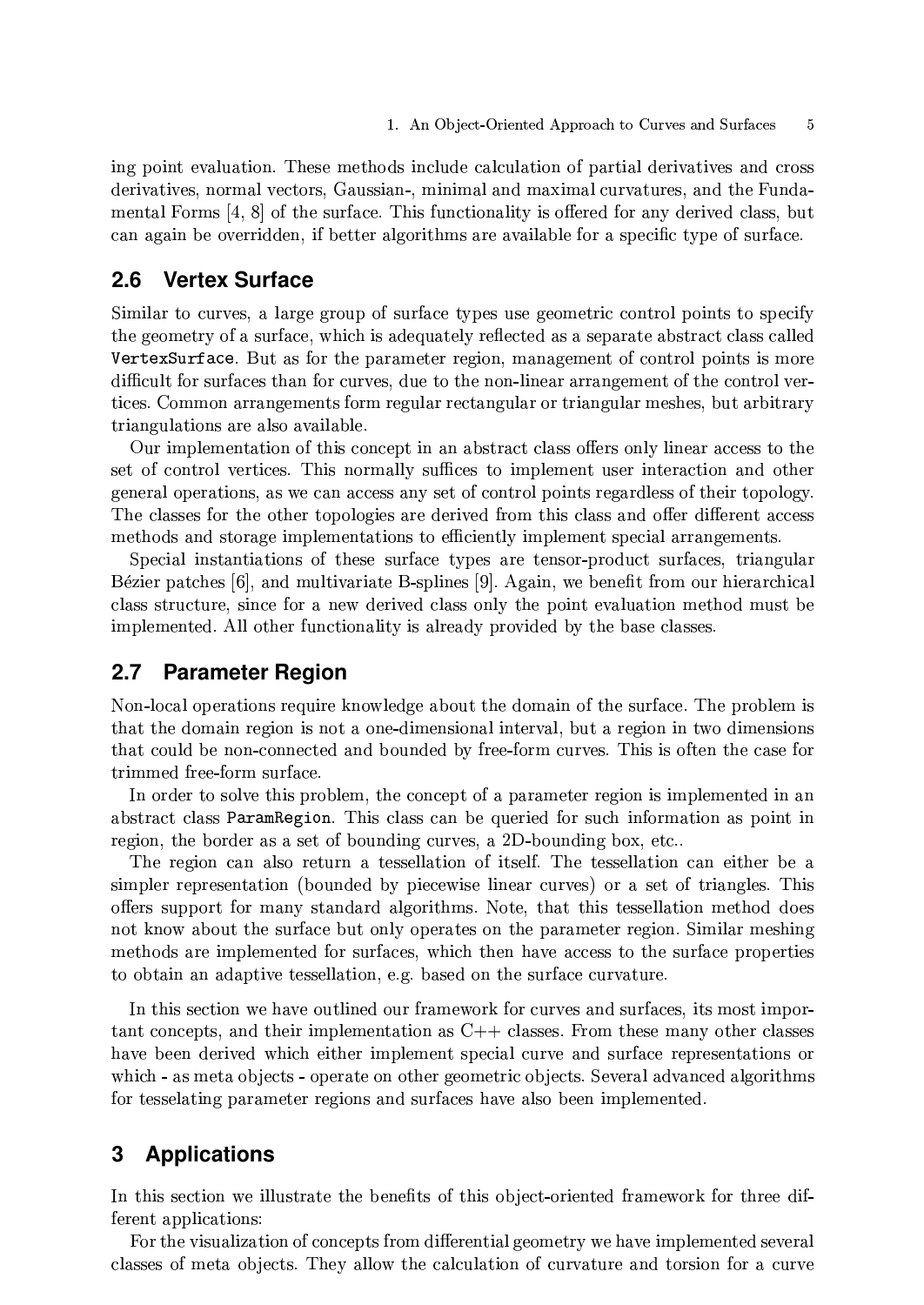as well as mean and Gaussian curvature for a surface. This enables the user to create curvature plots, lines of curvature, etc., thus supplying tools for quality control of curves and surfaces.

The second application is the construction of blend-surfaces through variational design. In this case we use the framework to obtain informations about the boundary conditions for a new blending surface. Given the position and cross derivatives at the boundary, we generate a smooth blending surface. The tools developed for the first application can be used for visualizing the smoothness of the resulting surface and thus determine its quality.

The last application illustrates how the framework can help designing new surface schemes for scattered data interpolation. The problem is to find a smooth surface interpolating a given set of unorganized points. Again, the visualization of the smoothness of the interpolating surface is vital for the development of good algorithms.

The hierarchical structure of curve and surface representations in our framework allows us to apply nearly all operations of these applications to any curve or surface. As a result implementing the applications was greatly simplified, because the algorithms need not deal with many special cases, as they were already handled in the specific methods of the framework (e.g. derivatives near the boundary of a surface).



Figure 2: Visualizing differential geometry: A helix with a curvature circle, a Frenét frame, and a section of the torsion cylinder

#### $3.1$ **Application 1: Visualizing Differential Geometry**

Some properties of curves and surfaces can be visualized through appropriate geometric primitives. For instance, the curvature  $\kappa$  of a curve at a given point can be visualized by displaying a curvature circle, also called the osculating circle. This circle lies in the osculating plane spanned by the tangent t and the main normal n and has the radius  $\frac{1}{n}$ .

In an similar way we visualize the torsion  $\tau$  of a curve by a cylinder through the point on the surface and with axis parallel to the binormal and having radius  $\frac{1}{\tau}$  (Figure 2). Animating the curvature circle, the torsion cylinder, and the Frenet frame along the curve results in a method for displaying their variation.

A simple and convenient method for displaying the variation of the scalar curvature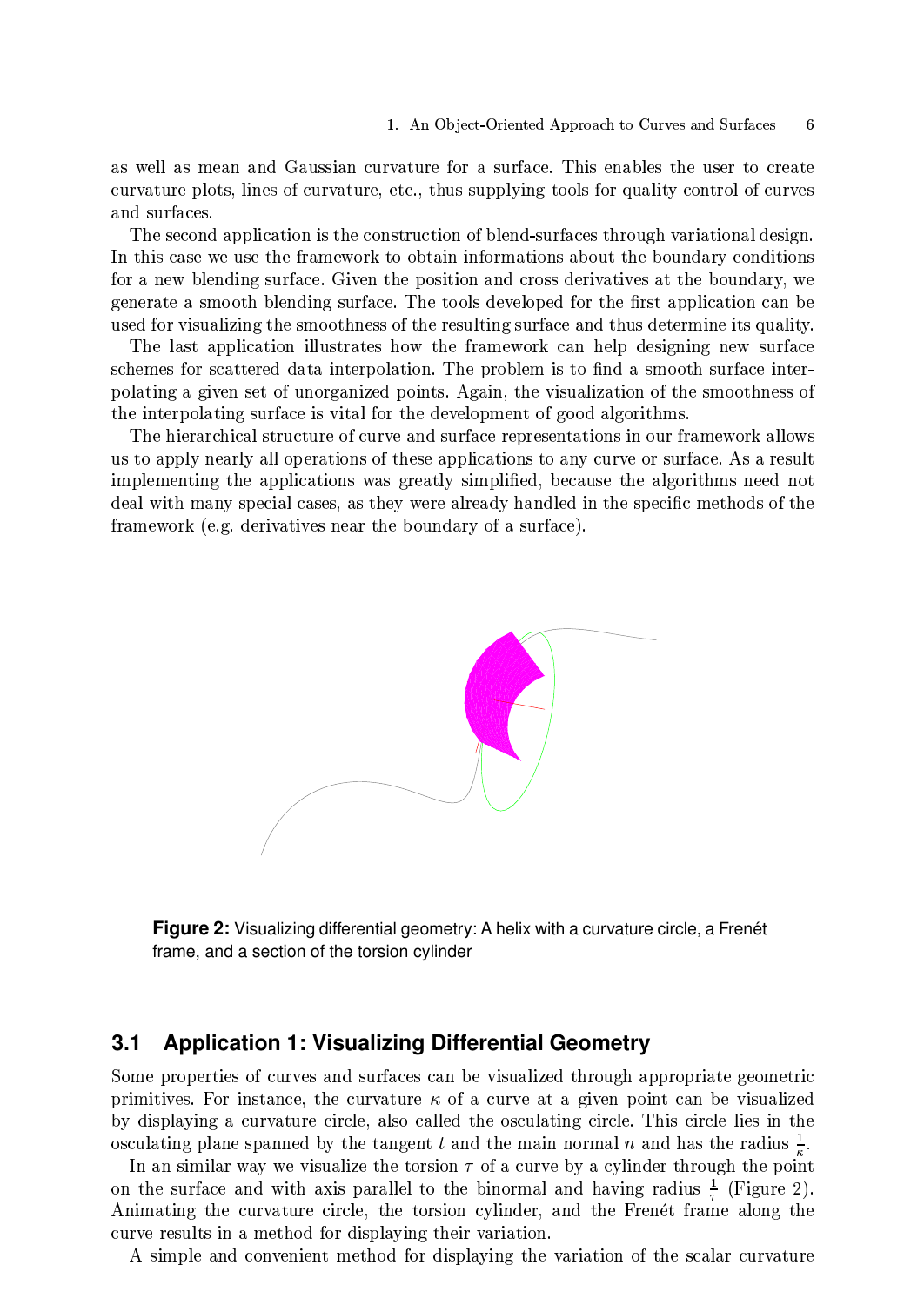and torsion values is by means of a color-coded map. Another method for displaying the curvature is through curvature plots. The curvature plot is a two dimensional graph which plots the curvature as a function of the arc length of the curve. For surfaces, sectional curvature may again be visualized through curvature circles.

The variation of the scalar-valued Gaussian- and mean curvature, as well as minimal and maximal curvature over the surface can be visualized by means of a color-coded map (Figure 3). There are several other elaborated techniques which produce good results  $[2, 8].$ 



**Figure 3:** A B-spline surface with imposed color-coded Gauss-curvature

An informative method for analyzing the variation of the principal directions across the surface is to incorporate a family of lines of curvature [2] into the display. A line of curvature is a curve on the surface whose tangent direction at each point coincides with one of the principal directions (Figure 4).

The framework has proven to support this kind of application very well, because it is very simple to create various kinds of meta objects for visualizing different aspects of any of the supported surface representations.

### $3.2$ **Application 2: Constructing Blending Surfaces**

Another application that uses this framework is the construction and visualization of blending surfaces. Given two *primary surfaces* the problem is to construct a smooth transitional surface. Such a surface is called a *blend surface*. Our method [14, 15, 16] is based on a variational principle or an optimization problem. These methods have become quite popular in recent years in different areas in computer graphics  $[21, 22, 26]$ . The main idea to construct the blend surface is as follows:

- It gives a smooth transition to the primary surface at the boundaries, and
- a *fairing functional*, which somehow measures total mean curvature, is minimized.

The boundary curves and the derivatives along those curves are given by special curve objects, which live on each of the primary surfaces. They describe the geometry of the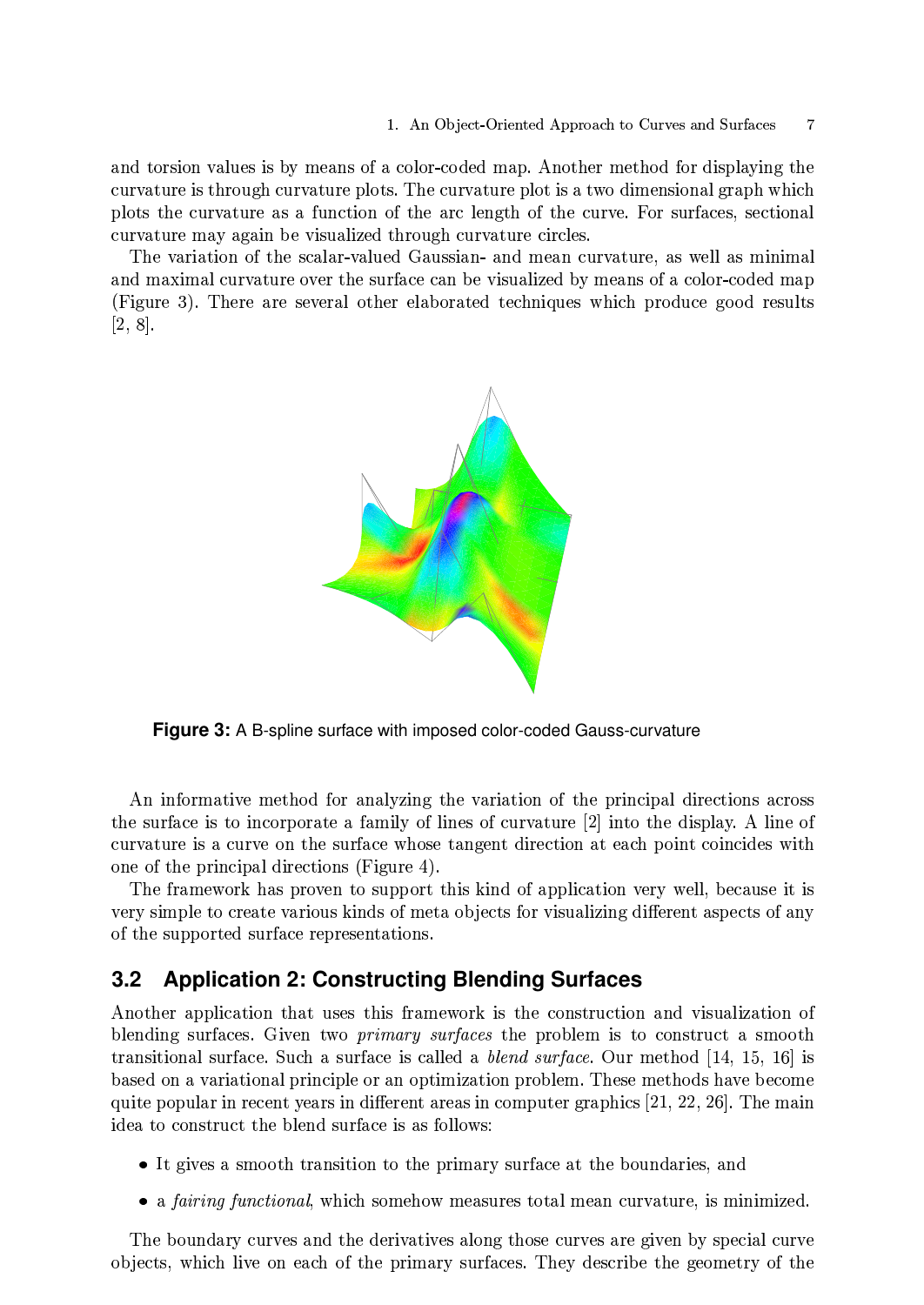

Figure 4: A Bézier surface with curvature lines visualizing the direction of minimum and maximum curvature at each point along the curve

problem completely and together with the functional ensure a unique solution to the blending problem.

So far this method has been implemented for tensor product B-spline surfaces (TPS). For two primary TPS and specified boundaries (which are B-spline curves), a TPS is constructed such that it meets the primary surfaces at the boundaries. In addition, the cross-boundary derivatives of blend surface and a primary surface coincide at the boundary where they meet. The fairing functional J which will be minimized is of the form  $[17]$ 

$$
J(F) = \int_{\Omega} \sum_{i \alpha \beta} w_{i\alpha\beta} \frac{\partial^{\alpha} S_i}{(\partial u)^{\alpha}} \frac{\partial^{\beta} S_i}{(\partial v)^{\beta}}
$$

where  $\alpha$  and  $\beta$  are multi-indices of order  $\leq 2$ , and  $S_i$   $(i = 1, 2, 3)$ , denote x- y- and z component of the surface S. The weight functions  $w_{i\alpha\beta}$  depend on the geometry of the region to be blended and are chosen via a parameter transformation between the parameter space of the TPS (rectangle) and a more natural parameter space. This has the effect, that the fairing functional  $J$  is a good approximation for the total mean curvature (in mean square sense). The details are given in  $[15]$ .

The implementation of the blending operation relies on a set of classes that describe the boundary curves and the derivatives along those curves.

The boundary curves all lie on the blended surfaces. So they are implemented using curves that map a parameter interval to the two dimensional parameter region of the surface. This is the same technique which is used for trimming curves of parametric surfaces. This class SurfaceCurve for curves on surfaces offers additional methods to calculate derivatives of the surface along the curve. A SurfaceCurve object can be queried for a derivative and will return a new object of a class derived from SurfaceCurve called SurfaceDeriv. Evaluating a point on this curve results is the requested derivative.

Encapsulating the derivatives in another object allows us to trade accuracy for speed without changing any other algorithm in the framework: The class SurfaceDeriv can query the surface for derivatives at a few points and can then use interpolation to obtain intermediate results, which can result in large speedups. All this is invisible to the blending algorithm using this object.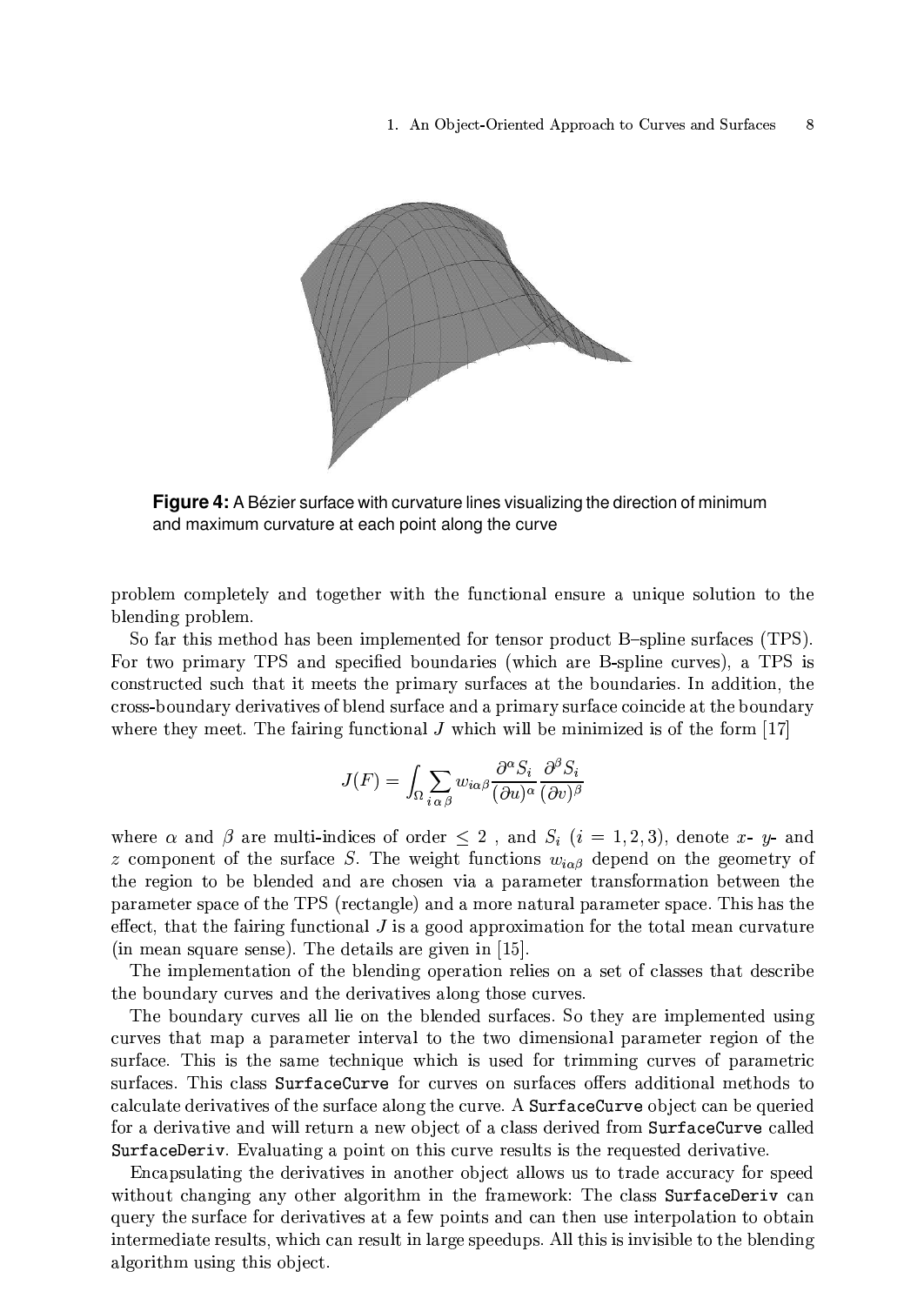

**Figure 5:** Two blend surfaces and their curvature plots

An example of a blending surface and its curvature distribution is given in (Figure 5). On the upper left side two primary surfaces (green) and the blend surface (red). On the upper right side the same setting with a curvature plot for Gaussian curvature for the blend surface. Below another setting of two primary and one blend surface. In this case the upper primary surface is an elliptical cylinder.

#### $3.3$ **Application 3: Minimal Norm Network Interpolants**

In various areas of research one is confronted with the problem of scattered data interpolation (to reconstruct a scalar valued function  $F : \Omega \mapsto R$ ,  $\Omega \subset R^2$ , in two variables knowing its values only at a finite number of points  $u_i \in \Omega$ , where the points  $u_i$  do not have any regular structure). It is generally difficult to ensure a priori that an interpolation scheme produces a surfaces with good overall shape. Therefore curvature plots are an indispensable tool for judging the overall quality of the resulting shape [18].

One approach to solve this problem is the so-called *Minimal Norm Network method* (MNN). This method has several advantages: it can be used on non-convex domains  $\Omega$ and the shape of the interpolant can be controlled in a predictable manner.

The MNN method for constructing an interpolating function consists of three steps (for more details see  $[12, 20]$ :

- 1. The data points are used to construct a *triangulation* of the domain  $\Omega$ . Since thin triangles are not desired for numerical reasons, we usually take the well known *Delaunay* triangulation [11].
- 2. A curve network whose domain is the union of all edges of the triangulation is uniquely defined as follows: The single curves must meet with a certain degree of continuity. Furthermore, we choose among all these network functions those whose norm with respect to a given functional is minimal. The functionals are usually of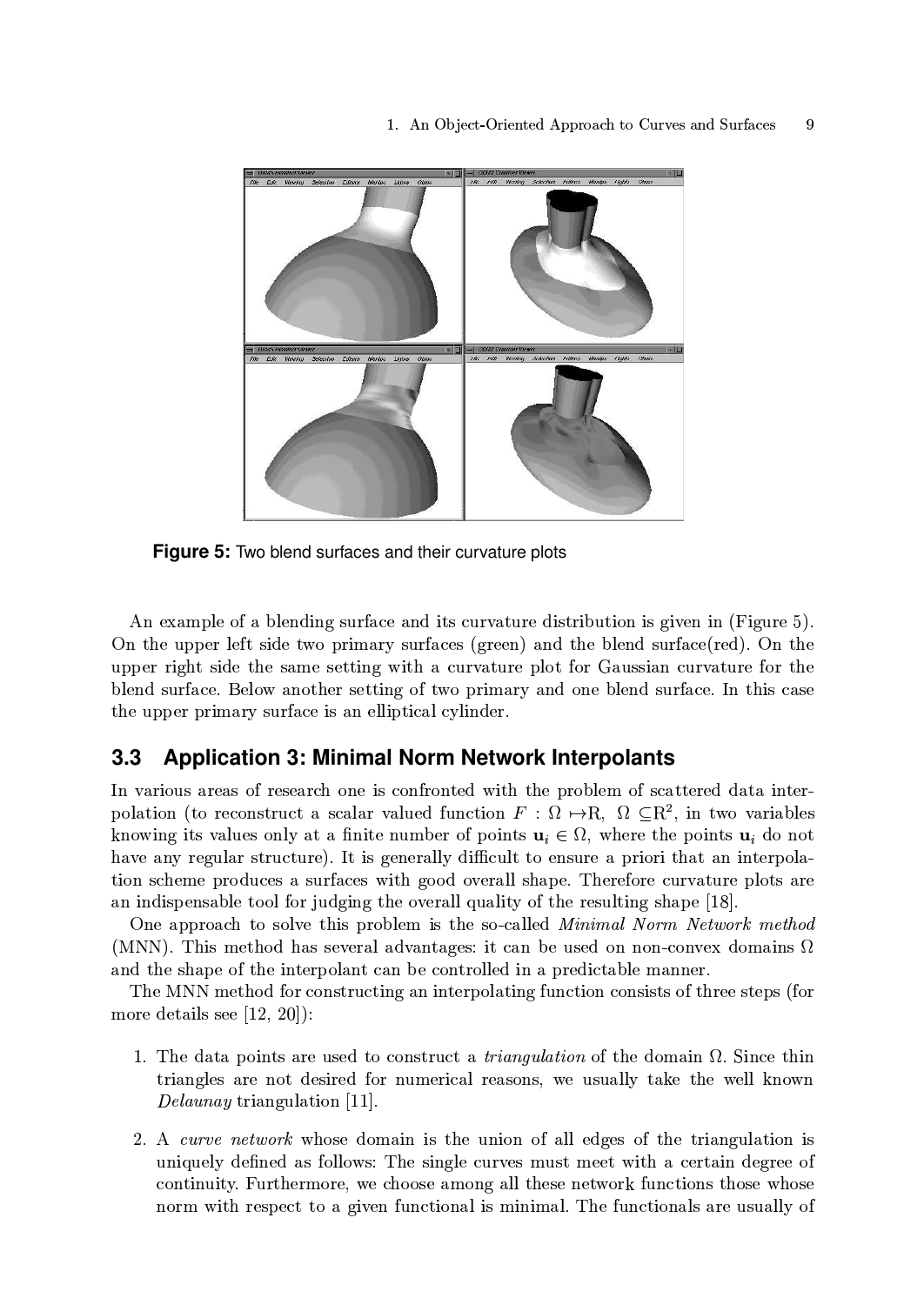the type:

$$
\sigma(S) = \sum_{e \in T} \int_e \left\{ \left( \frac{\partial^2 F}{\partial e^2} \right)^2 + \alpha^2 \left( \frac{\partial F}{\partial e} \right)^2 \right\} de
$$

$$
\sigma(S) = \sum_{e \in T} \int_e \left\{ \left( \frac{\partial^3 F}{\partial e^3} \right)^2 + \gamma^2 \left( \frac{\partial^2 F}{\partial e^2} \right)^2 \right\} de
$$

 $\alpha$ r

where the triangulation T is defined as a set of edges  $\{e\}$ .

3. The network is extended to the interior of each triangle by means of a *triangular interpolant*. For each vertex in the considered triangle, one patch is defined by interpolating the function values and derivatives in this vertex and along its opposite edge. The final triangular interpolant is obtained by a convex combination of these three patches.

A first preliminary implementation of this scheme showed quite good results as far as mean and maximum errors were concerned. However, after the scheme was introduced into this framework and analyzed using the tools for visualizing the curvature of the interpolating surfaces, the quality of curvature plots turned out to be quite poor. Thus, the visualization of curvature inspired us to do further investigation. This finally led to an improved MNN-interpolation scheme [20] with significantly better curvature distribution  $(Figure 6)$ .



Figure 6: A curvature plot the original surface, the curve network, the MNN interpolant, and its curvature plot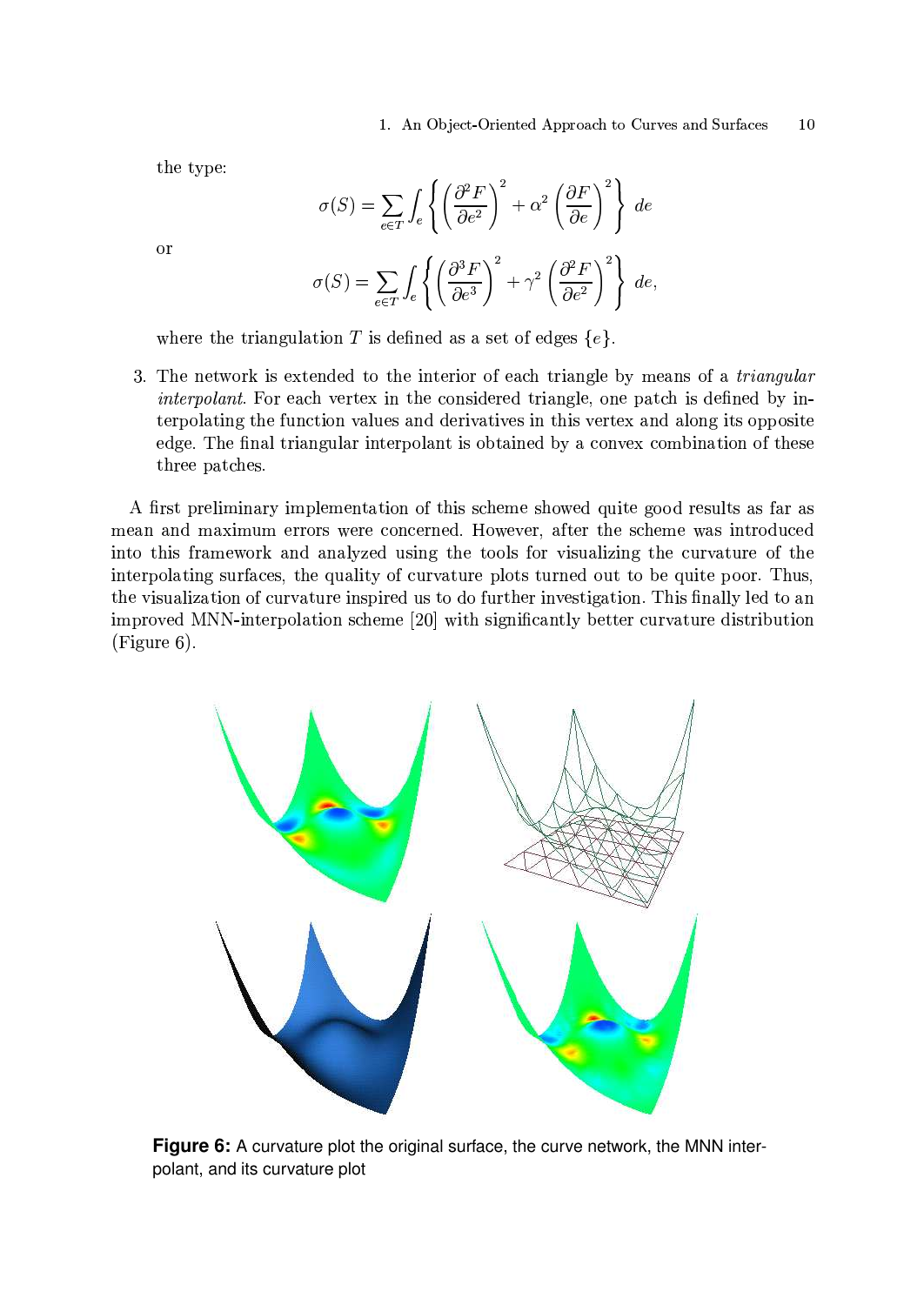#### $\overline{\mathbf{4}}$ **Conclusion and Further Work**

We have presented a top-down approach to the design of an object-oriented framework for parametric curves and surfaces. Only the most fundamental method, point evaluation, must be supplied in order to integrate a new type of curve or surface into the scheme. All other methods are already implemented in abstract base classes. Thus the programmer is free to experiment without worrying about details such as implementing derivatives or similar operations, but still has the ability to use better methods as they become available.

A complete set of methods for curve and surface design and analysis with support for blending, scattered data interpolation, differential geometry, tessellation, and display is provided.

The support for surface manipulation based on differential geometry or other local operations which do not directly work on control vertices but on the surface itself, have not been studied [13]. This is certainly a very interesting research area, but it is yet unclear if and how these operators can be applied to arbitrary abstract surface classes.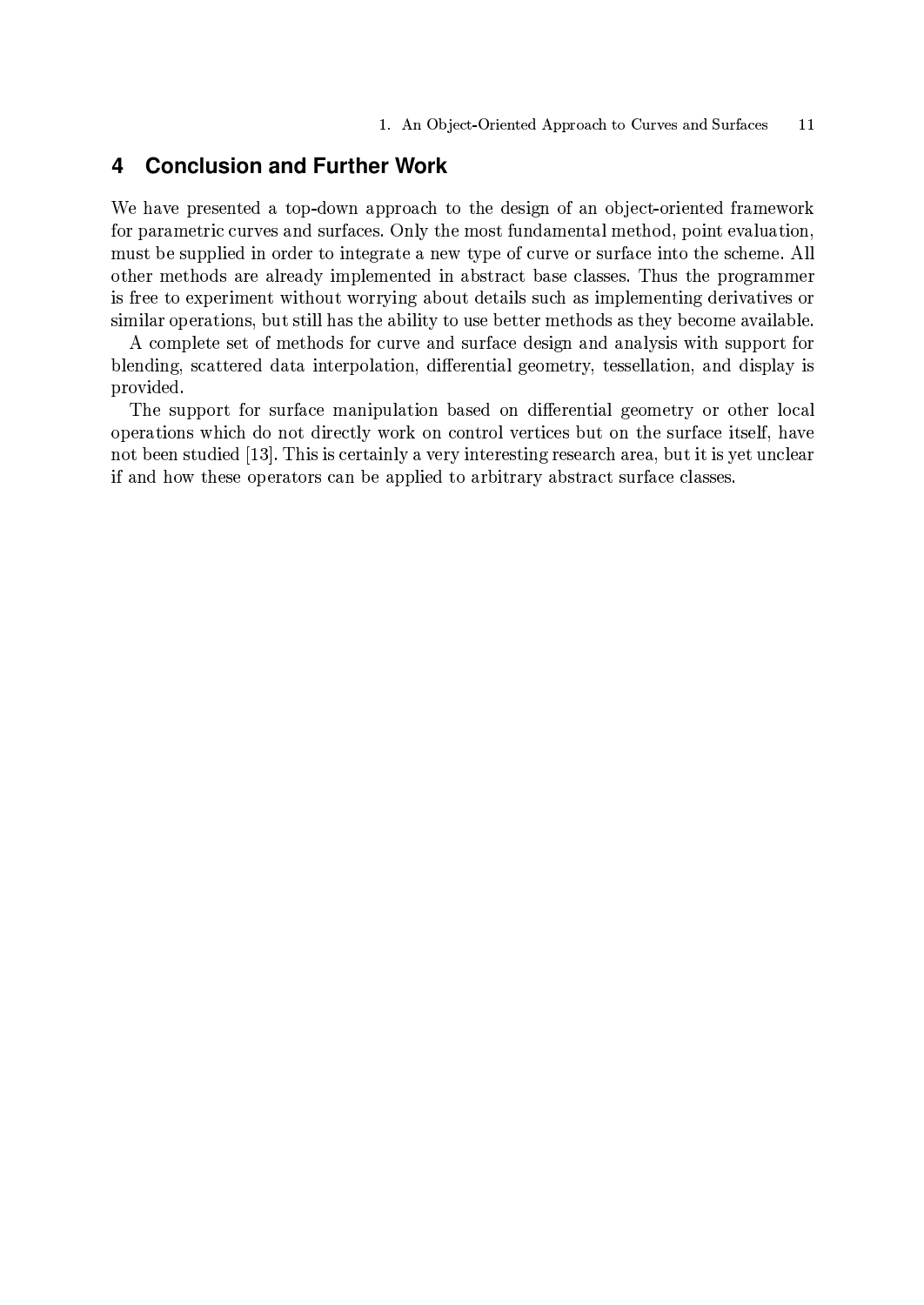# **References**

- [1] R.H. Bartels, J.C. Beatty, and B.A. Barsky. An Introduction to Splines for Use in Computer Graphics and Geometric Modelling. Morgan Kaufman Publisher, 1987.
- [2] J. Beck, R. Farouki, and J. Hinds. Surface Analysis Methods. Computer Graphics  $\mathcal{C}$  $Applications, 6(12):18-38, December 1986.$
- [3] J. Bloomenthal. Polygonization fo implicit surfaces. Computer Aided Geometric Design,  $5:341-355, 1988.$
- [4] M. P. do Carmo. Differential Geometry of Curves and Surfaces. Prentice Hall, Englewood Cliffs, N.J., 1976.
- [5] Margaret A. Ellis and Bjarne Stroustrup. The Annotated  $C++$  Reference Manual. Addison Wesley, 1991.
- [6] Gerald E. Farin. Triangular Bernstein–Bézier patches. Computer Aided Geometric Design,  $3:pp. 83-127, 1986.$
- [7] Gerald E. Farin. Curves and Surfaces in Computer Aided Geometric Design. Academic Press, 1988.
- [8] R. T. Farouki. Graphical Methods for Surface Differential Geometry. In R. R. Martin, editor, The Mathematics of Surfaces II, pages 363–385. Oxford Science Publications, Oxford, 1987.
- [9] Philip Fong and Hans-Peter Seidel. Control Points for Multivariate B-spline Surfaces over Arbitrary Triangulations. Computer Graphics Forum, 10:309-317, 1991.
- [10] A. R. Forrest. Interactive Interpolation and Approximation by Bézier Polynomials. The Computer Journal, 15:pp.  $71-79$ , 1972.
- [11] S. Fortune. Voronoi Diagrams and Delaunay Triangulations. In D. Z. Du and F. Hwang, editors, Computing in Euclidean Geometry, pages 193-223. World Scientific Publ., 1992.
- [12] R. Franke and G. Nielson. Scattered Data Interpolation: A Tutorial and Survey. In H. Hagen and D. Roller, editors, *Geometric Modelling: Methods and Applications*, pages 131-160, New York, 1991. Springer Verlag.
- [13] Priamos N. Georgiades and Donald P. Greenberg. Locally Manipulating the Geometry of Curved Surfaces. IEEE Computer Graphics & Applications, 12(1):54–64, January 1992.
- [14] G. Greiner. Blending Techniques Based on Variational Principles. In J. Warren, editor, Curves and Surfaces in Computer Vision and Graphics III, Proc. SPIE 1830, pages 174–184. SPIE, 1992.
- [15] G. Greiner. Surface Contructions Based on Variational Principles. In P.-J. Laurent, A. Le Méhauté, and L. L. Schumaker, editors, Curves and Surfaces II, Chamonix, 1993.
- [16] G. Greiner and H.-P. Seidel. Curvature Continuous Blend Surfaces. In B. Falcidieno and T. L. Kunii, editors, *Modelling in Computer Graphics*, pages 309–317. Springer Verlag, 1993.
- [17] M. Kallay. Constrained optimization in surface design. In B. Falcidieno and T. L. Kunii, editors, *Modeling in Computer Graphics*, pages 85–94. Springer Verlag, 1993.
- [18] R. Klass. Correction of Local Surface Irregularities Using Reflection Lines. Computer Aided Design,  $12(2)$ :73-76, February 1980.